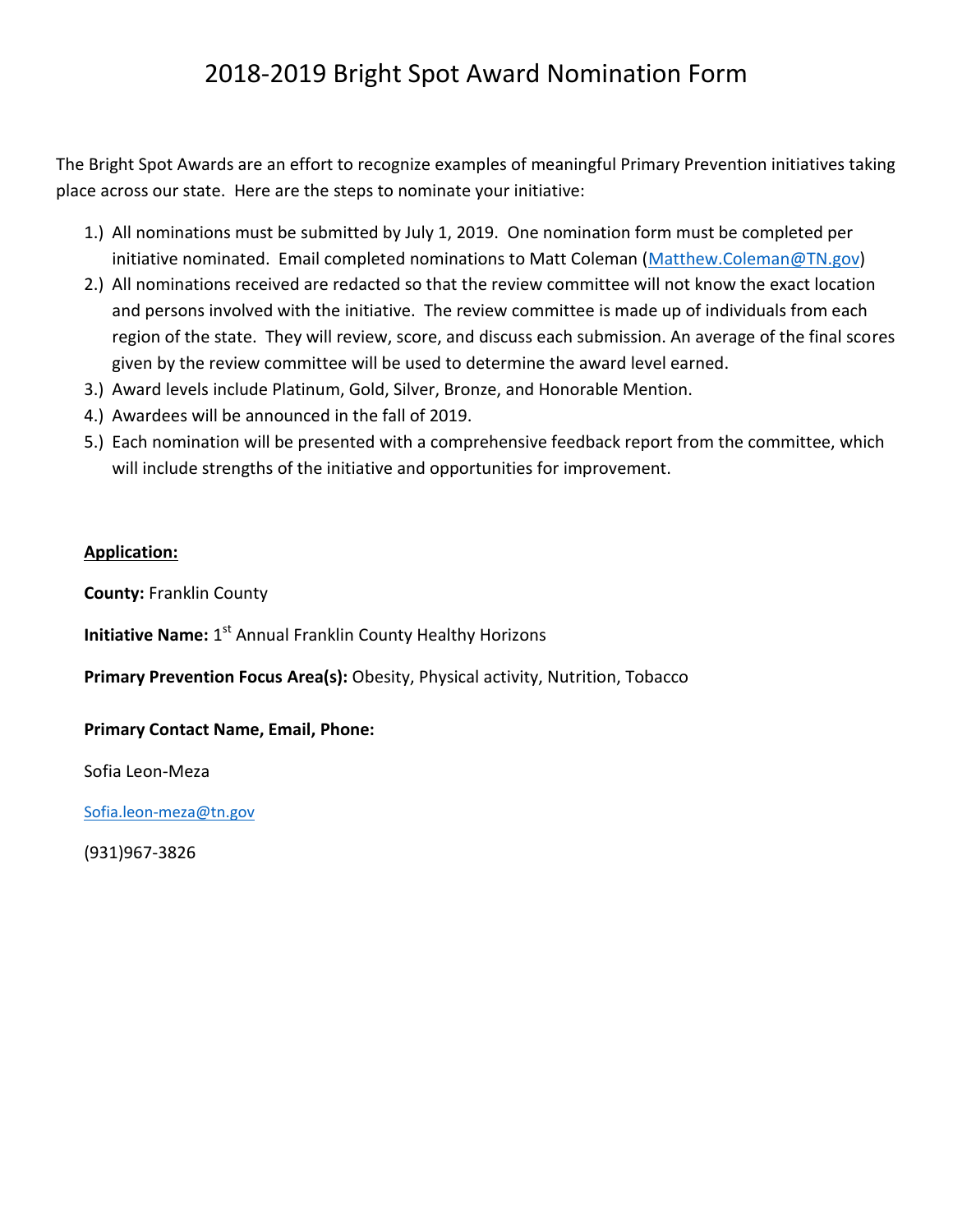### **Bright Spot Award Questions**

#### **Please explain why you think this initiative should be considered for the TDH Bright Spot Awards.**

(150 words max); (10 points available)

l

Healthy Horizons is an event that focuses on multiple aspects of health to improve the well-being of the children in our community. The emphasis of this event is placed on the following topics: nutrition, physical activity, gardening, and anti-tobacco education. Healthy Horizons is the first event of its kind in Franklin County with the sole intent to educate and create awareness of living a healthy life style for families in our community. There were approximately 190 4th grade students that were chosen to attend Healthy Horizons this year. The Franklin County Director of Schools selected this year's participating schools based on income level. Different schools will be selected each year to make sure we can educate other children in the county.

## **Why is this initiative important to your community? Is this initiative contributing to a policy, systems, and/or environmental change<sup>1</sup> in the community?** (300 words max); (75 points available)

As a result of noticing that more and more school-aged children are unaware of the importance of good nutrition, physical activity, and other topics covered in the Healthy Horizons curriculum due to the constraints in the education curriculum, it has become necessary to provide some form of structured education to raise awareness and address health education concerns in our community. Therefore, Healthy Horizons is vital to prevention and improving health outcomes in Franklin County.

This unique event seeks to inform Franklin County's 4<sup>th</sup> grade students about different ways to develop and maintain a healthy lifestyle. Students spend up to 15 minutes per booth and rotate from station to station to engage and learn about a variety of health topics. The event include stations on the dangers of using tobacco products, the plate method, the amount of sugar in foods, gardening/composting, bone health, an obstacle course, relays, local trails orientation and martial arts. Parents of the students were also invited to Healthy Horizons. Parents attended what we call the "parent sessions" where they learn different ways to cook healthier meals and learn about the importance of not using tobacco products (including chewing tobacco and e-cigarettes). Local resources and health department information was also provided.

**What are the SMART objective goals and major purpose(s) of this initiative? (SMART objectives are Specific, Measurable, Attainable, Relevant, and Time Bound. Example: By May 2019; all soft drink machines in Lauderdale County Schools will be turned off during the school day, per school board policy.)** (300 words max); (10 points available

By December 2019, Health Department staff will conduct a Healthy Horizons event with the intent to educate 4th grade students in nutrition, physical activity, and tobacco at 3 elementary schools in Franklin County with pre- and post- surveys distributed to students to monitor effectiveness of the event.

 $^{1}$  Policy, systems and environmental change is a way of modifying the environment to make healthy choices Practical and available to all community members. By changing laws and shaping physical landscapes, a Big impact can be made with little time and resources. By changing policies, systems and/or environments, communities can help tackle health issues like obesity, diabetes, cancer and other chronic diseases [\(http://www.cookcountypublichealth.org/files/CPPW/PSE%20Change.pdf\)](http://www.cookcountypublichealth.org/files/CPPW/PSE%20Change.pdf)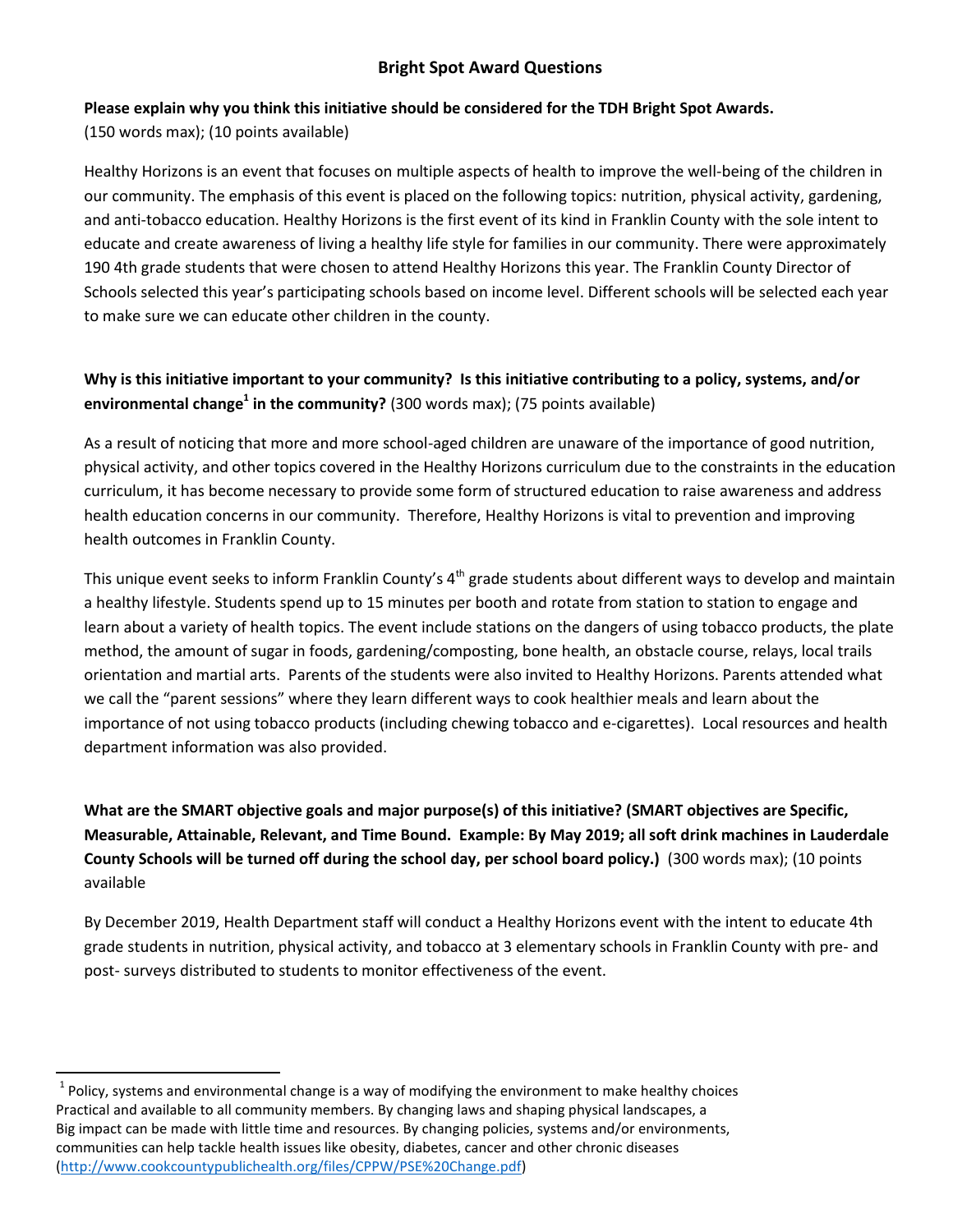#### **What is the annual budget and funding source for this initiative? If no funding is available, how have you implemented or sustained the initiative?** (150 words max); (5 points available)

This is the first year we have conducted the Healthy Horizons event, and we spent around \$4,330. The expenses were allocated as follows: parent sessions and lunch: \$250, transportation \$200, school lunch \$30, students' swag (tshirt, water bottle, Frisbee, sun glasses, bag) \$2,500, materials \$125, inflatable \$225, parents swag \$1,000. If no funding is available, we would look for sponsorships in the community and have to make changes to the event in order to implement the Healthy Horizons event.

#### **Have community partners helped with the initiative? What are the roles of these partners?** (300 words max); (20 points available)

Yes, this event could not be possible without the help of our community partners in Franklin County. They are just as passionate as we are about helping the community in which we live, work, and play. Organizations that helped us with Healthy Horizons are:

UT Extension Office-Winchester- helped with the gardening /agriculture booth and the nutrition sessions for the parents.

Franklin County Prevention Coalition- helped with the tobacco booth and parent session on substance abuse.

Franklin County School System- provided the students and volunteers to help us with set up /clean up

Coordinated School Health- help with teachers and 4<sup>th</sup> grade students, surveys and planning.

Solid Waste Authority-Talked to our kids about local park/ trails orientation and also spoke to them about the different ways to reduce solid waste materials.

Bunny's Gym- taught martial arts to the kids as an alternative to other sports.

Moore Cortner Funeral Home- Let us borrow tents to keeps the kids from being in the sun and heat all day.

Franklin County Health Department- helped with staff and volunteers.

## **Describe your staff's involvement, including the interdisciplinary team approach taken with this initiative? Begin with the planning process; explain staff roles in planning and implementing the initiative. Discuss how you foster creative scheduling so that clinical staff can lend their expertise?** (350 words max); (20 points available)

When planning for Healthy Horizons, the health educator and County Director met to talk about the initiative and discuss what we wanted implemented. Our neighboring county has been doing Healthy Horizon events for a couple of years so we wanted to bring something similar but tailored to meet the needs for our community. We then set up a planning meeting in September of 2018 with the Franklin County Director of Schools, Coordinated School Health, and the FC Health Department. We explained in detail all the plans that had been discussed for Healthy Horizons. During the meeting the Director of Schools was very supportive of our initiative and wanted to work with us right away. It was still a little early in the year to have the Healthy Horizons event, so we went ahead and set a tentative date of spring of 2019. When January 2019 arrived, we had another meeting where we set a tentative schedule, created a map with all the stations laid out, and gathered information from the organizations with whom we wanted to partner. This information was presented to the Franklin Co. Board of Education staff to make sure they were in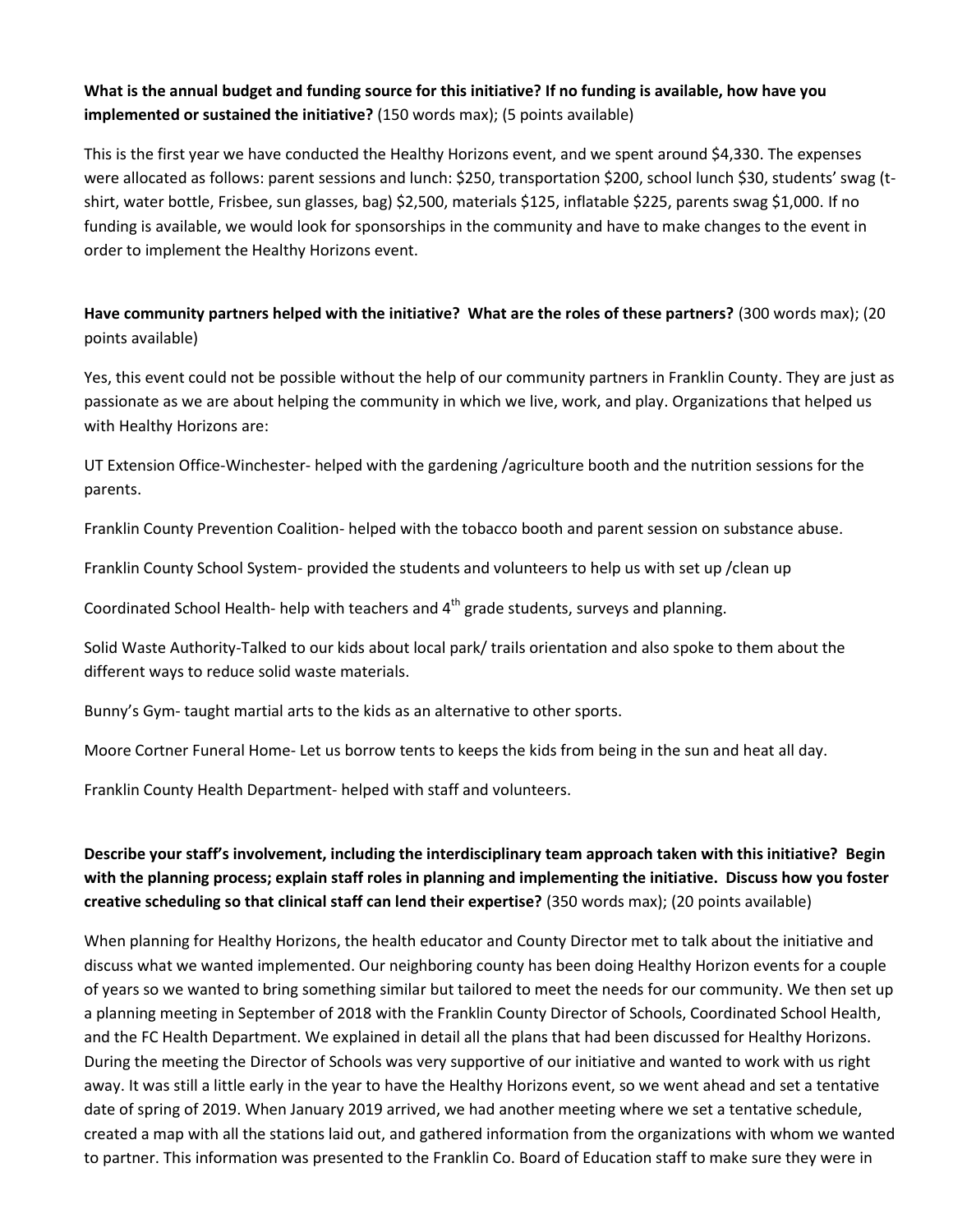accordance. We then were able to finalize all the details and set a final date for the event. The Director of Schools loved everything that we had planned and gave us the green light to start buying the necessary materials for the event. We began with surveying the kids to determine their current patters. Then we started gathering their swag. Throughout the planning process we involved our health department staff so they can collaborate with feedback and ideas to make this a successful event. Flash-forward to the day of the event, the Director of Schools and his volunteer staff were there to help with anything that might be needed. Not only was the Board of Education staff there, but they also brought some high school students to help with the event. These students were able to receive community service hours for their Tennessee Promise Scholarship. Several of the teachers were very pleased with the organization of the event and expressed their gratitude for doing this for the students. This is an event that we hope to continue doing every year with the  $4<sup>th</sup>$  grade students.

**In what way is this initiative especially innovative? How is this initiative different from other similar programs? Is there a specific idea tested with this approach? Is this work informed by relevant literature or research studies?**  (400 words max); (20 points available)

What makes Healthy Horizons innovative is that in our community the children have never seen or been to such a unique event that brings all the fourth grade students from the three schools that were chosen in one location. The opportunity to connect with other fourth graders that they might not have met otherwise is unique. The ability to try new physical activities that these children might not have access to and would never have tried if not for this event makes it unique. The layout, design, and the use of space that was involved to create the Healthy Horizons environment for the children was achieved by extensive thought, preparation, and planning. Healthy Horizons takes the children through several stations that demonstrate ways to improve their physical capabilities and nutrition. The children, teachers, and parents receive not only the education but a hands-on experience that is a "learn by doing" experience, including getting to try a snack option that they may have never tried before or they would not try outside of this environment. These aspects of the Healthy Horizons event are what actually make it a distinctive experience for everyone involved, from students to volunteers.

There are no similar programs in our community. There is not another activity/ event that offers what the Healthy Horizons event provides to our fourth grade students, teachers, parents, and volunteers. Healthy Horizons is one destination, location wise, with many pit stops of fun along the way.

We are trying to determine the knowledge that the students have in regard to physical activity and nutrient based information. The content we provide to the students is not only discussed with them at the Healthy Horizons event, but it is also presented and offered to them as an opportunity to try new things and discover new options that they may not have thought of to better their own lives as well as their families' lives which, in turn, makes for a healthier community for Franklin County.

Yes. We use the latest statistics and up-to-date facts for the different stations, to bring the most reliable and current information to the students and teachers so that they will be exposed to the best information available in regards to the health topics being taught to the Healthy Horizons participants.

### **How are you evaluating the effectiveness of the initiative? Is the initiative on track to achieve stated goals or has it achieved stated goals?** (350 words max); (20 points available)

Measuring the effectiveness of our program is very important to us; therefore, we decided to survey the students before and after the event. With this data we can determine the students' knowledge and understanding of the topics discussed in the event. The post surveys help us to determine what they learned from the sessions they